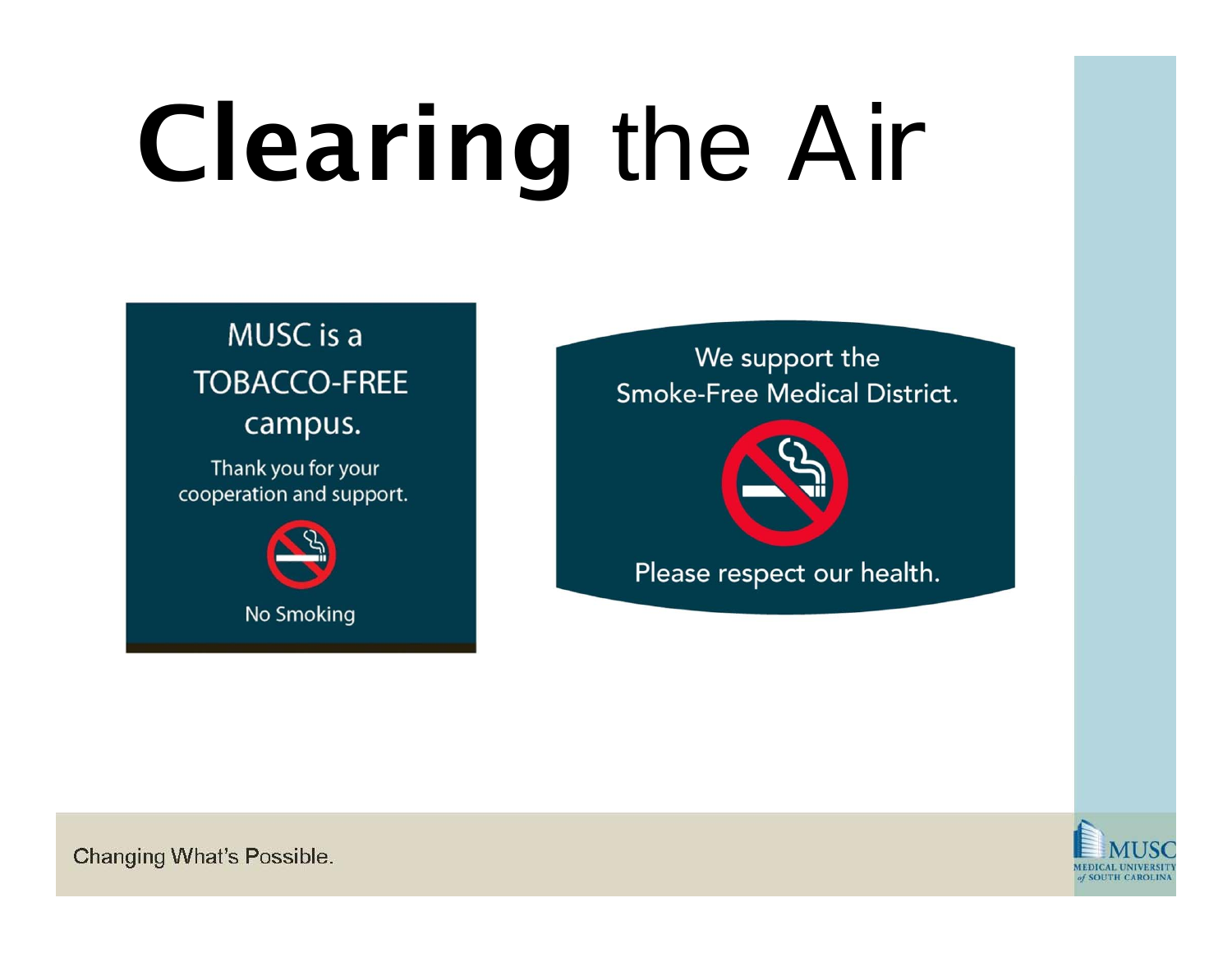*On March 1, 2012, MUSC became <sup>a</sup> tobacco‐free campus. On March 1, 2013, the City of Charleston Smoke‐Free Medical District Ordinance will go into effect.*

### *Presentation Overview*:

- Tobacco‐Free Campus
- Smoke‐Free Medical District
- $\triangleright$  Policy and Ordinance
- $\triangleright$  Compliance and Enforcement
- Tobacco‐Free Information and Resources



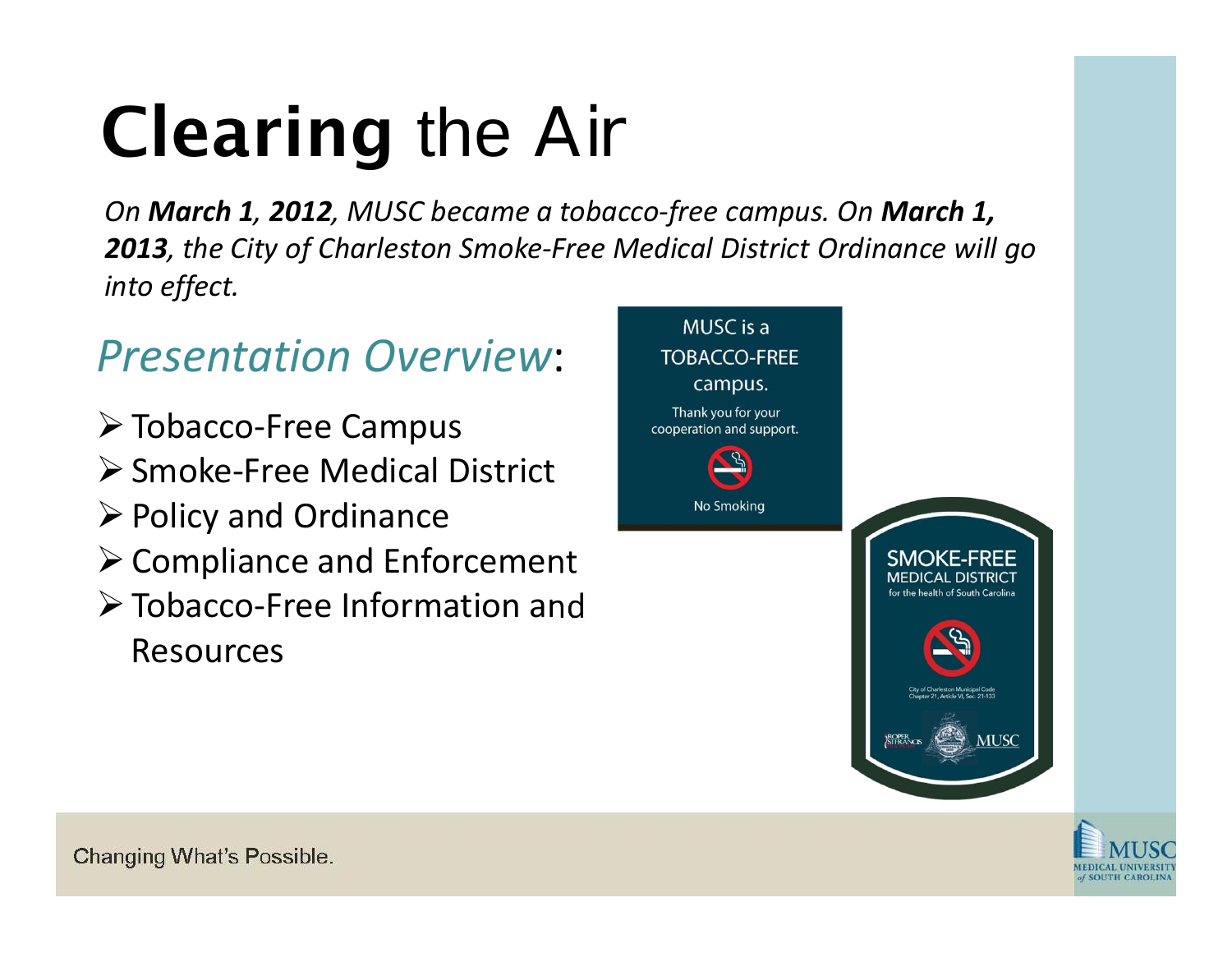# **Clearing the Air** Why Tobacco-Free?

- South Carolina's premier Academic Medical Center.
- $\bullet$  Hollings Cancer Center is the only National Cancer Institute (NCI) in SC.
- $\bullet$  Support MUSC's mission to prevent cancer and "lead by example".
- Provide <sup>a</sup> healthy environment for employees, patients and visitors.



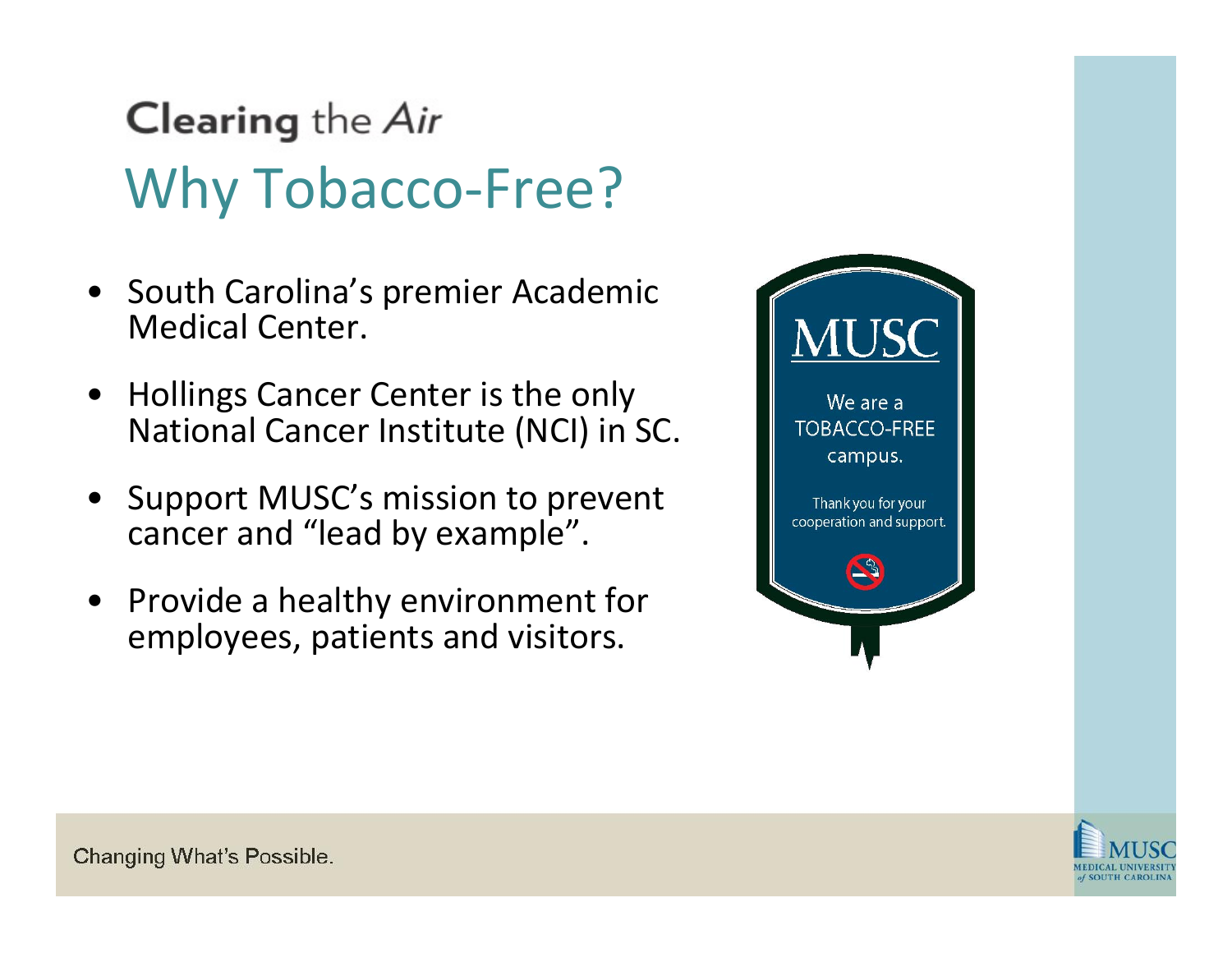# Smoke-Free Medical District

- •• Code of the City of Charleston adding to Chapter 21, Article VI, Offenses against Public Health, a new section 21 ‐133 ‐ smoking is prohibited on certain streets and sidewalks in and abutting the Medical University of South Carolina and Roper Hospital facilities.
- Promotes missions and protects those seeking and providing medical treatment from the dangers posed by smoking and second smoke.
- Protects the public from the effects of smoking and smoking ‐related litter and pollution, the City Council deems it necessary and appropriate.

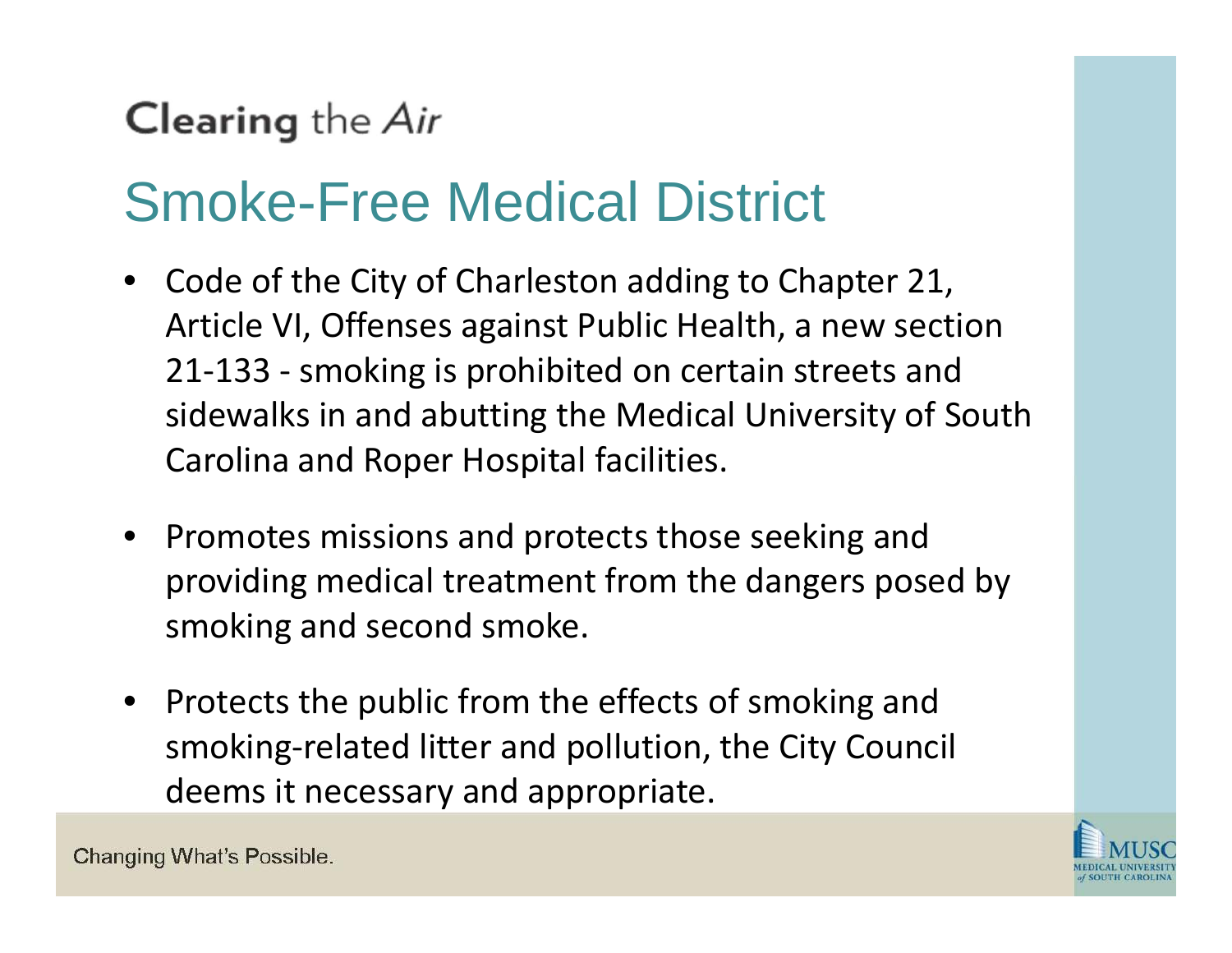# **Clearing the Air** What is the Policy?

- • Tobacco product use is prohibited in all buildings, grounds, parking areas, and spaces either leased or owned by the Medical University. The use of tobacco products is prohibited on all streets and sidewalks within the Medical District as defined by the City of Charleston ordinance.
- • MUSC also prohibits the use of tobacco products by staff on private properties adjacent to the Medical District without explicit approval from the property owner.
- $\bullet$  Individuals should refrain from smoking in areas where smoke is likely to enter private property through entrances, windows, ventilation systems or other means. Individuals are also expected to respect requests to refrain from smoking in particular areas if asked to do so by agents or employees of the University.
- • The use of tobacco products while representing MUSC, wearing an MUSC badge, or on <sup>a</sup> paid break is prohibited.
- • Applies to all employees (faculty and staff), patients, visitors, students, volunteers, contractors and vendors.

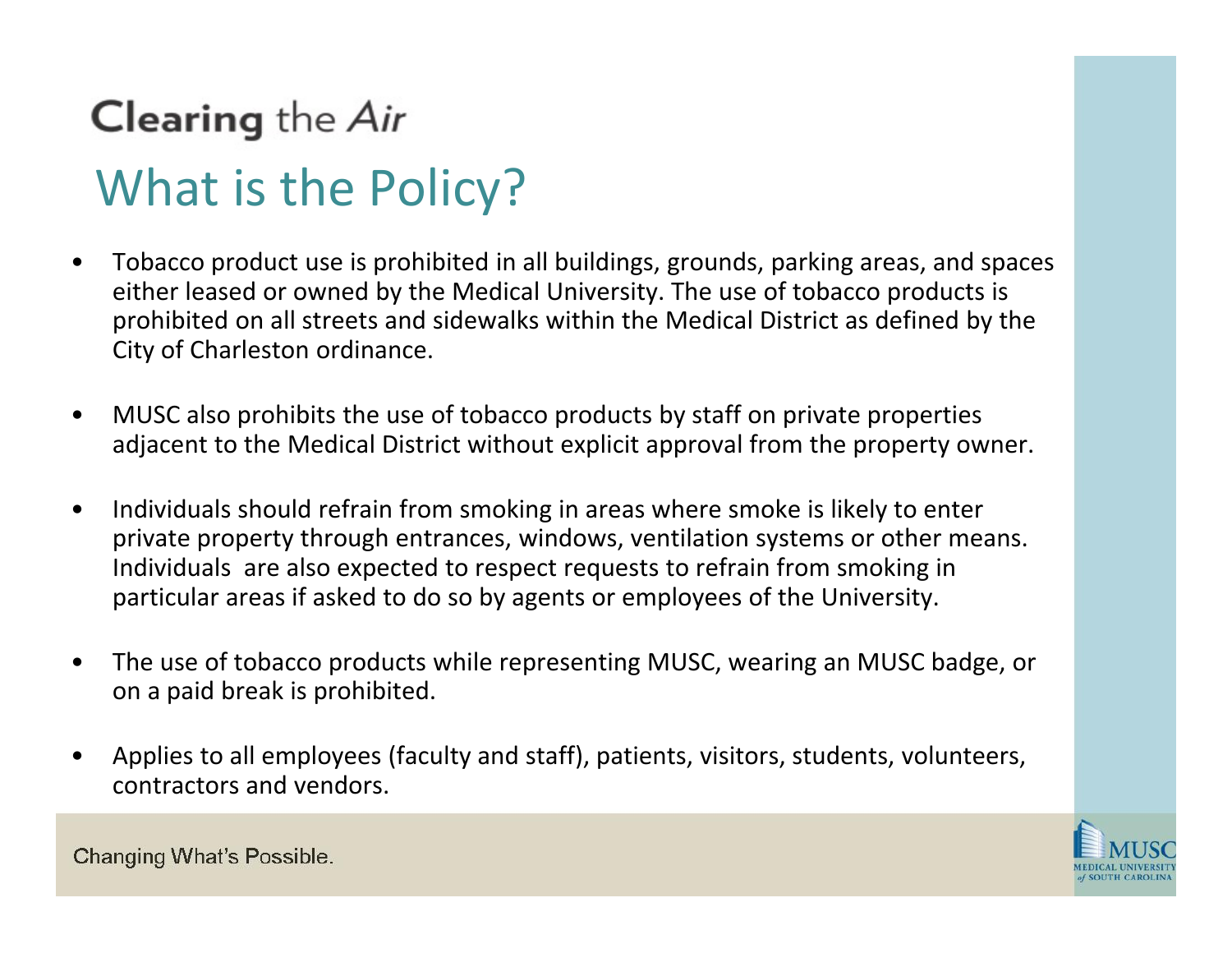

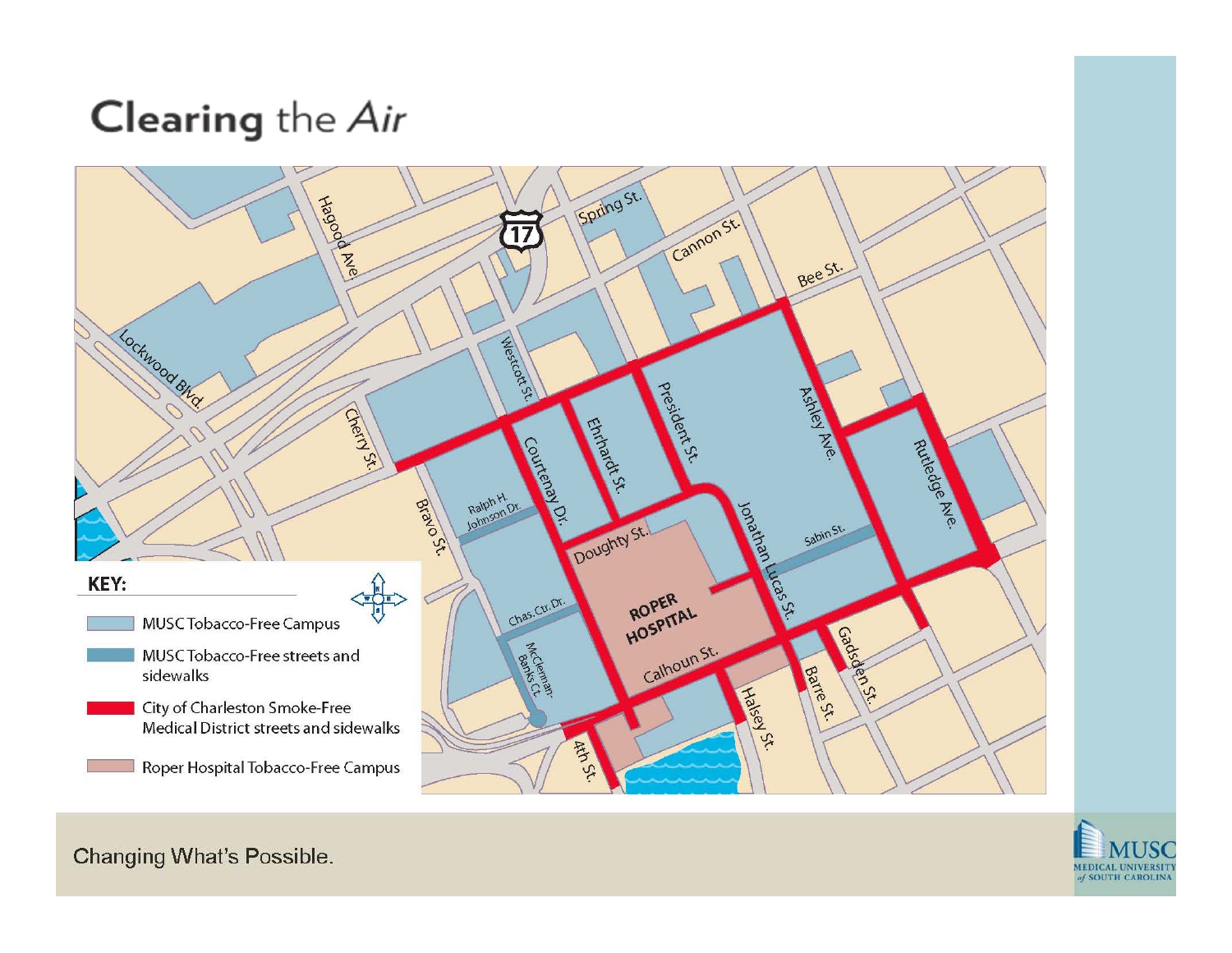### Compliance & Enforcement

- Tobacco‐free signs are posted throughout MUSC's buildings and grounds.
- Smoke‐free Medical District signs are posted on city property throughout the zone.
- Compliance of the policy and ordinance resides with everyone. Public Safety has jurisdiction to enforce city ordinance and MUSC Policy.
- Voluntary compliance will be sought by means of publicity, education programs and the issuance of warnings, where appropriate.

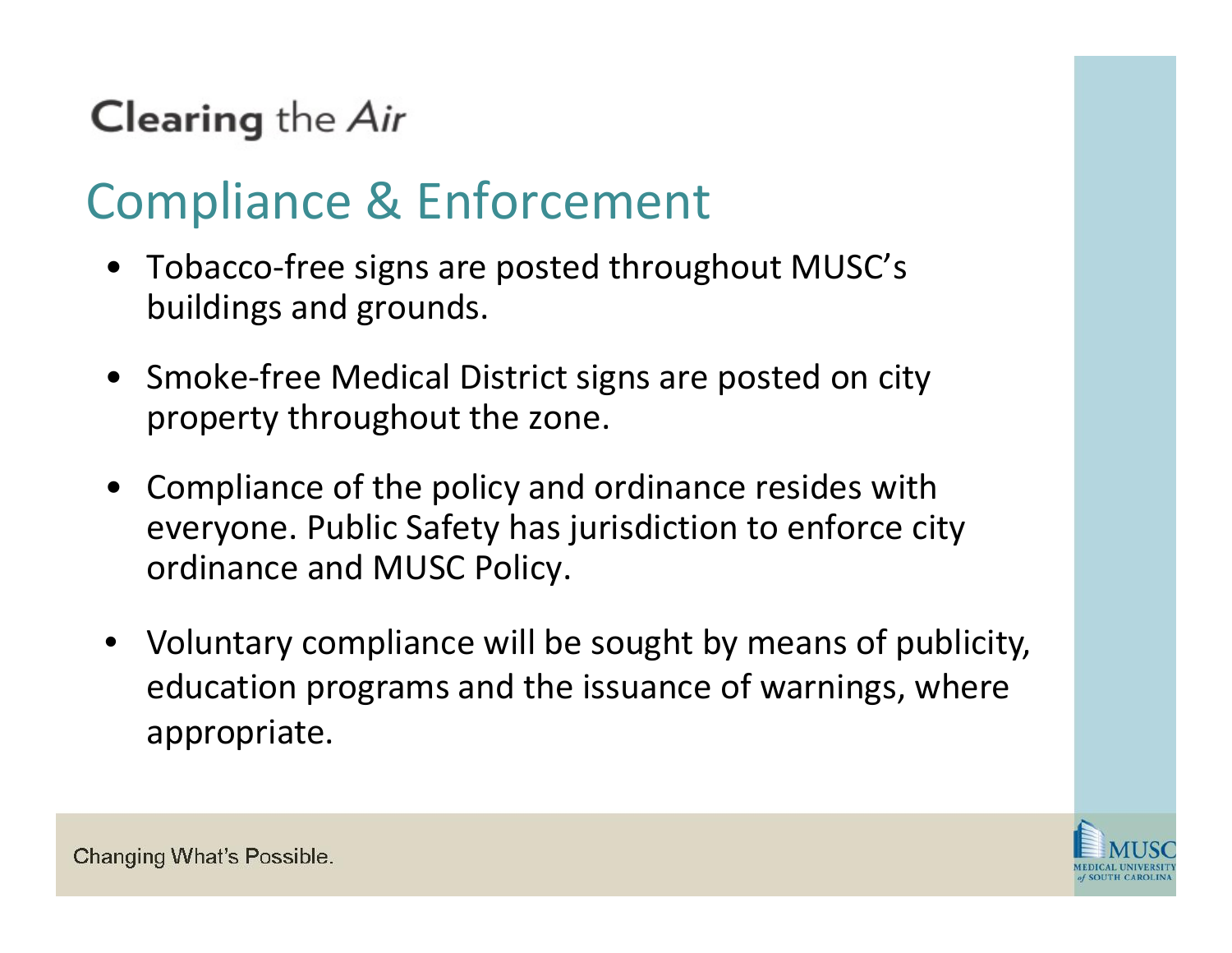## *Key Words for Key Moments:*

#### Promoting Compliance via Scripting

#### **If you see <sup>a</sup> person smoking on MUSC property:**

- $\triangleright$  Be polite and friendly
- $\triangleright$  Assume that the person does not know about the policy
- $\triangleright$  Explain that tobacco use is not permitted on MUSC property
- $\triangleright$  Offer an information card
- $\triangleright$  Visitors and patients can also be offered a Nicorette® coupon

*Scripting will ensure that the message is firm, polite and compassionate. Here are few examples:*

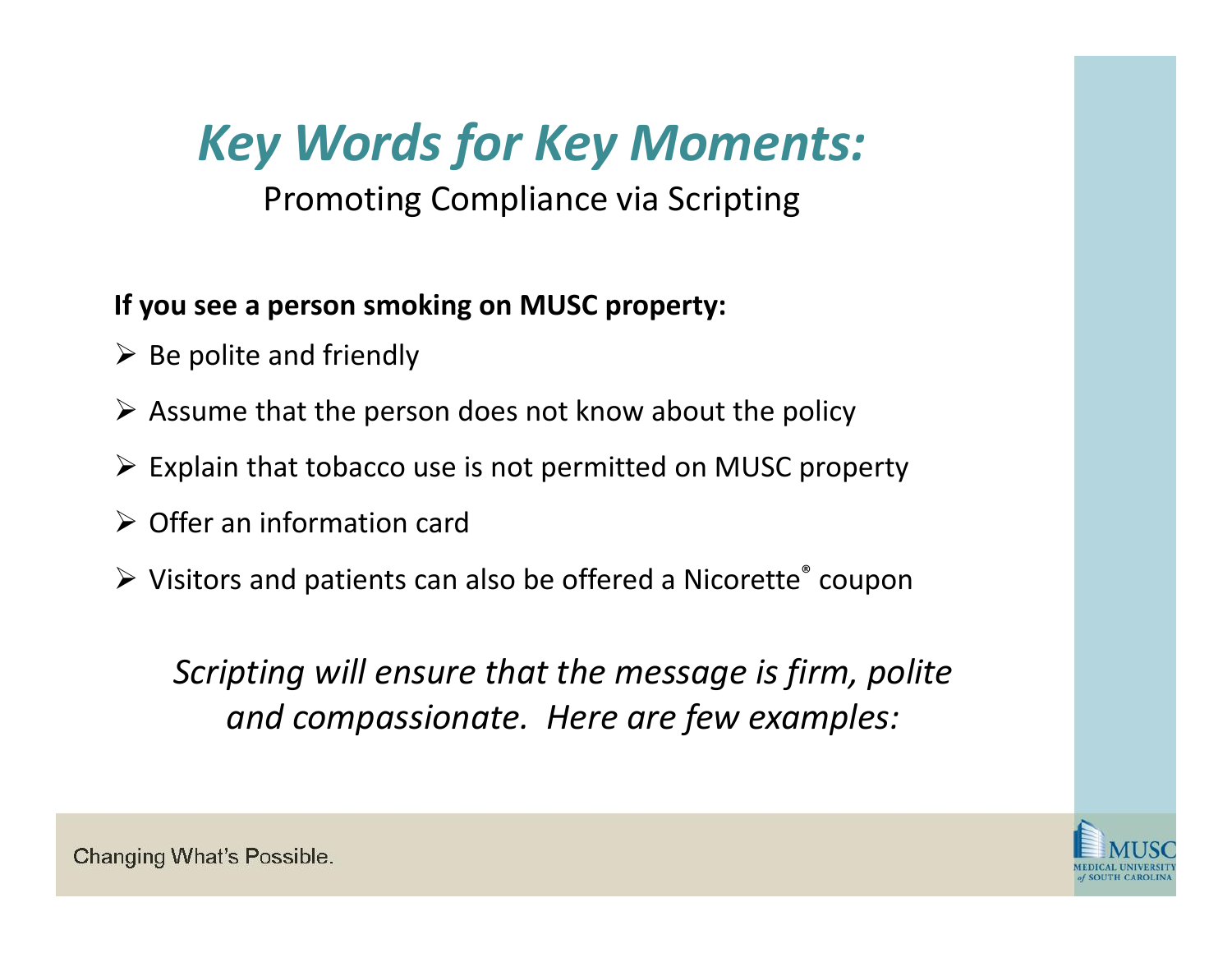#### **If you see someone using tobacco products:**

*"Excuse me, you may not be aware, we are a tobacco-free campus….meaning that tobacco products are prohibited on MUSC property, grounds, and parking areas. Thank you for your cooperation."*

#### **Can I use tobacco in my vehicle?**

*"I am sorry, but the use of tobacco products is also prohibited in personal vehicles parked on MUSC property."*

#### **I have to have a cigarette! My loved one is very ill or just passed away.**

*"I am very sorry to hear about your loved one. How can I help you through this stressful time while still respecting the Tobacco-Free policy of this facility?"* 

#### **Where am I allowed to smoke?**

*"Smoking and other tobacco products are not allowed anywhere on the MUSC campus and smoking is also prohibited on city streets and sidewalks in the Medical District. Here is a map that highlights these areas."*

#### **If the person using tobacco becomes hostile:**

*Walk away and contact security.*

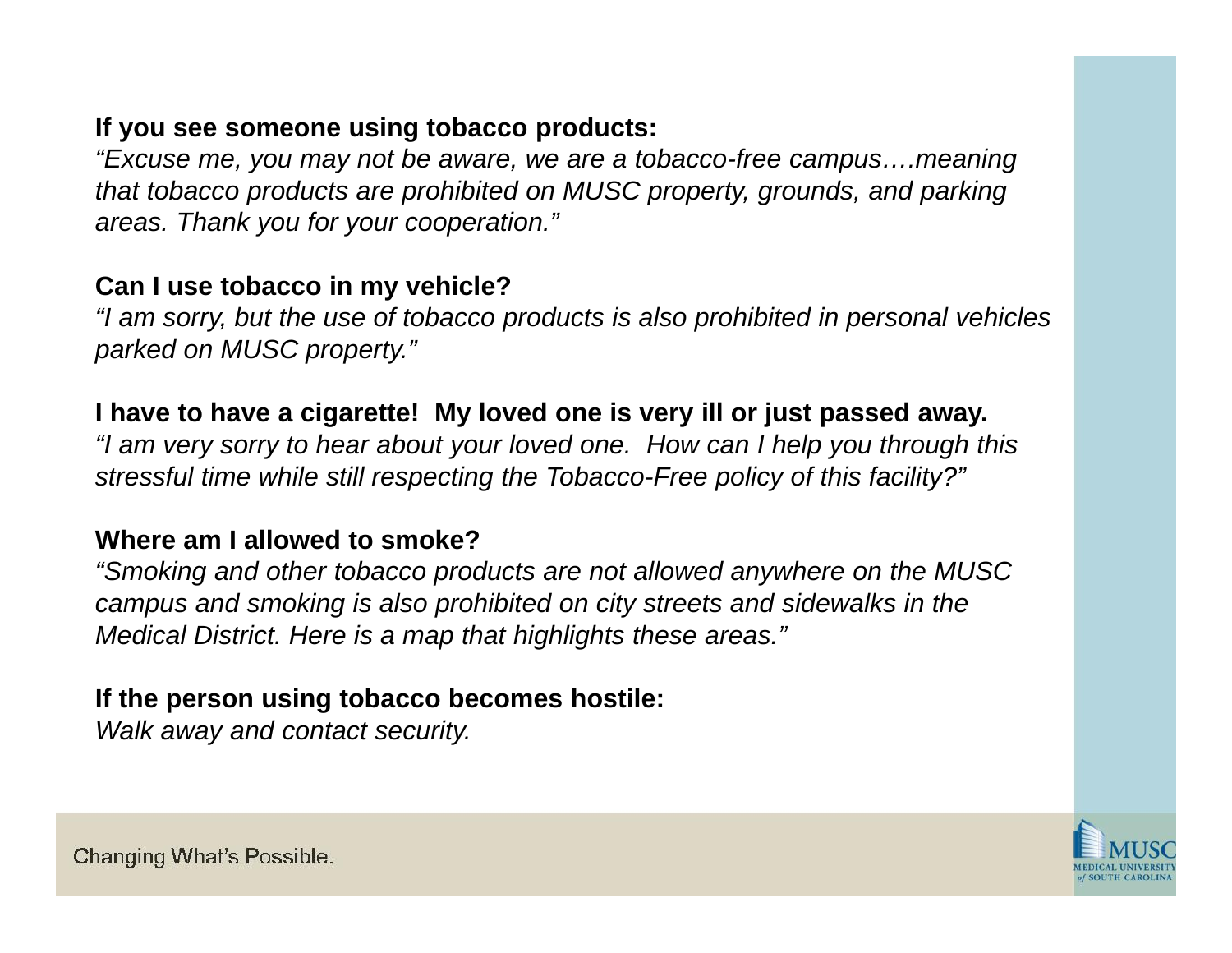### Maintaining Compliance

- •Compliance must go hand‐in‐hand with compassion
- •• It takes everyone! All employees are encouraged to assist by:
	- Informing people of the policy with **courtesy and respect**
	- $\triangleright$  Emphasizing education and support
	- Using best judgment in tragic and stressful situations
- If the person refuses to comply and becomes hostile, simply walk away and contact Public Safety for assistance.

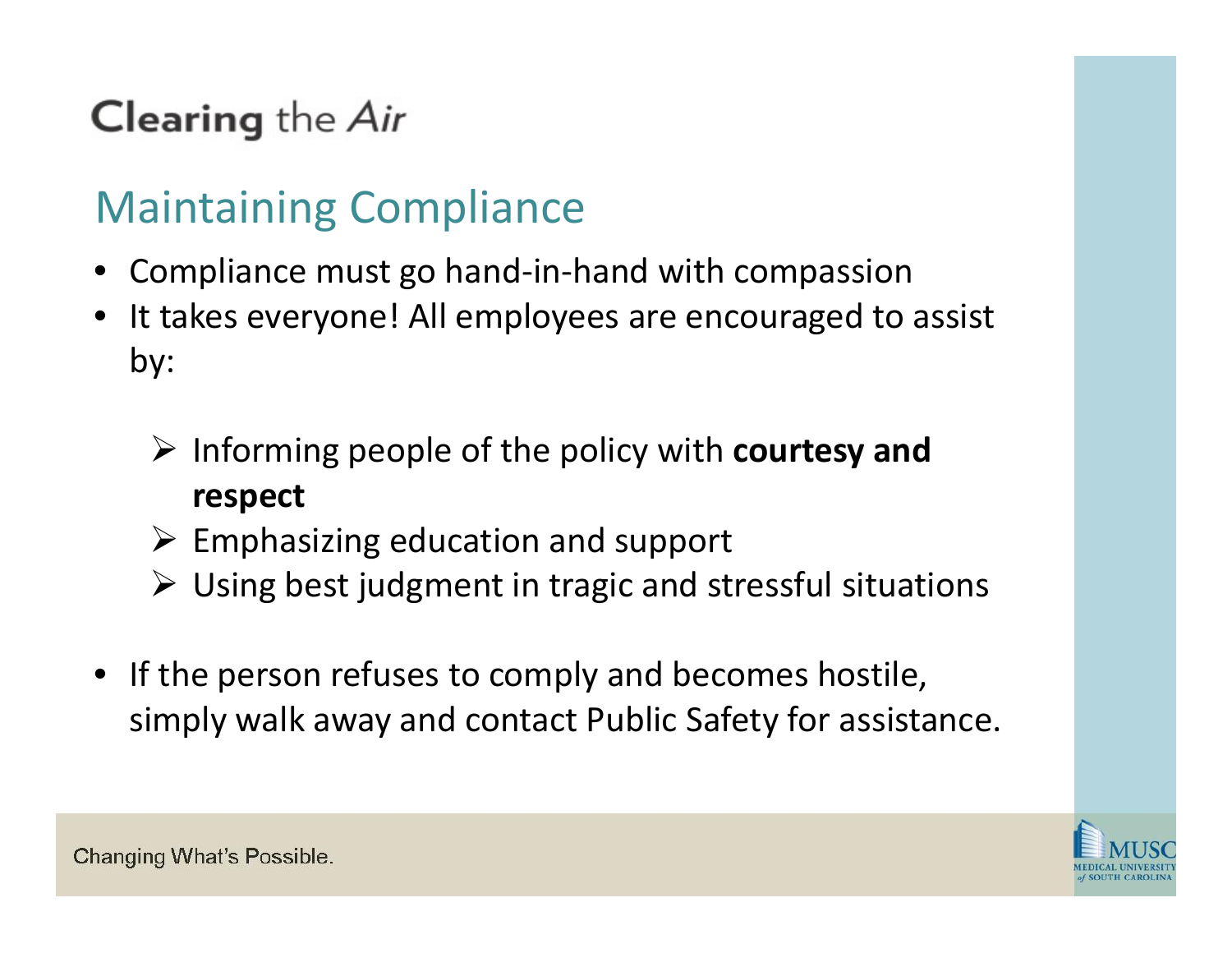# Smoking Cessation Resources

- $\bullet$ MUSC Employee Wellness Pitch the Pack – muscempwell@musc.edu
- SC Quitline ‐ CALL 1‐800‐QUIT‐NOW (784‐8669)
- $\bullet$ Quit for Life® - www.eip.sc.gov/prevention/
- $\bullet$ MUSC Pharmacy – all locations
- $\bullet$  Student Resources
	- Individualized assistance at Counseling and Psychological Services (CAPS)
	- Prescription and non‐prescription medications through Student Health and CAPS